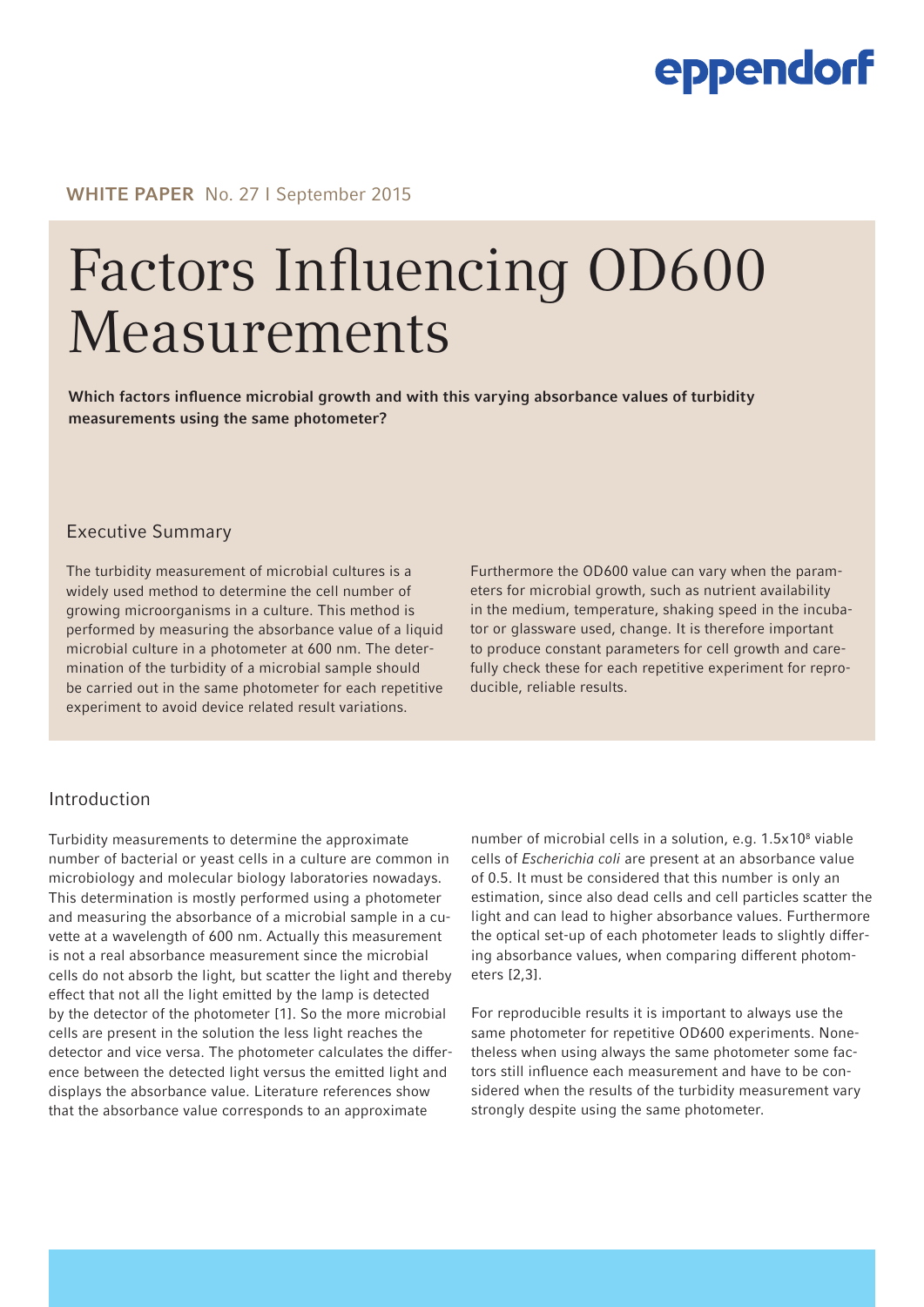## eppendorf

#### Factors influencing turbidity measurements

Many environmental factors influence the growth of bacteria and yeast cells in a solution that are not obvious at first sight, but lead to differing results when turbidity measurements at

600 nm are performed in a photometer. Some of the reasons for differing measurement results have been collected and are displayed in table 1.

Table 1: Factors influencing an OD600 Measurement prior to the measurement or during the measurement using the same photometer

| Absorbance value                 | <b>Factor</b>                                                       | Cause                                                                                                                                                      | Result                                                                                                        |
|----------------------------------|---------------------------------------------------------------------|------------------------------------------------------------------------------------------------------------------------------------------------------------|---------------------------------------------------------------------------------------------------------------|
| Lower or higher than<br>expected | Nutrient availability in medium                                     | e.g. inaccurate weighing of medium<br>components; evaporation                                                                                              | slower or faster growing microor-<br>ganisms                                                                  |
| Lower than expected              | Alteration of sugar components in<br>the medium                     | e.g. caramelization due to overheating<br>while sterilizing different liquid volumes<br>in one autoclave                                                   | slower growing microorganisms                                                                                 |
| Lower than expected              | Temperature accuracy or temper-<br>ature gradient during incubation | e.g. inaccurate incubator or frequent<br>opening and closing of the incubator door<br>leading to decrease of temperature and the<br>formation of gradients | slower growing microorganisms                                                                                 |
| Lower than expected              | Way to the laboratory/photometer<br>station                         | Cooling of the culture due to long ways<br>without incubation and shaking; sample<br>removal                                                               | slower growing microorganisms                                                                                 |
| Lower than expected              | Cell sedimentation                                                  | Moving bacteria; natural sedimentation<br>while the sample stands in the cuvette                                                                           | A layer of cells on the cuvette<br>bottom                                                                     |
| Lower than expected              | $O2$ gradient in the flask                                          | Inefficient shaking in the incubator                                                                                                                       | Slower growing microorganisms                                                                                 |
| Much higher than<br>expected     | Contamination                                                       | e.g. slow growing microorganisms contam-<br>inated by faster growing microorganisms                                                                        | Desired culture gets overgrown by<br>the contaminant                                                          |
| Lower or higher than<br>expected | Glassware with or without baffles<br>have been used                 | Different aeration levels of the microbial<br>cultures                                                                                                     | Baffled glassware leads to a better<br>aeration of the microbial culture<br>with faster growth and vice versa |

## Conclusion

To receive reproducible, reliable results for turbidity measurements the same photometer should be used. Additionally growth factors in the laboratory (e.g. medium, temperature, shaking speed) have to be considered carefully and kept as identical as possible to ensure the same growth of microbial cultures over the duration of multiple repetitive experiments. It has to be checked that all instruments used for the experiments such as incubators and shakers work correctly. All reagents and media have to be prepared conscientiously and precisely. The used glassware needs to be clean, sterile, and

always the same type of glassware should be used for repetitive experiments. Additionally involvement of all colleagues, when it comes to sensitive experiments where the repeated opening and closing of the incubator door can have an influence, should be considered.

On balance one should always consider that turbidity measurements are an approximation of the actual cell number and that many factors influence the result, even when using the same photometer.

#### References

- [1] Janke S A, Fortnagel P, Bergmann R. Microbiological turbidimetry using standard photometers. Biospektrum, 1999, Vol. 6, 501-502.
- [2] White Paper; "OD600 Measurements Using Different Photometers Why does the absorbance value of turbidity measurements vary using different photometers?", Eppendorf AG, 2015
- [3] Harnack K, Spolaczyk R, Janke S A. Turbidity measurements (OD600) with absorption spectrometers. Biospektrum, 1999, Vol. 6, 503-504.